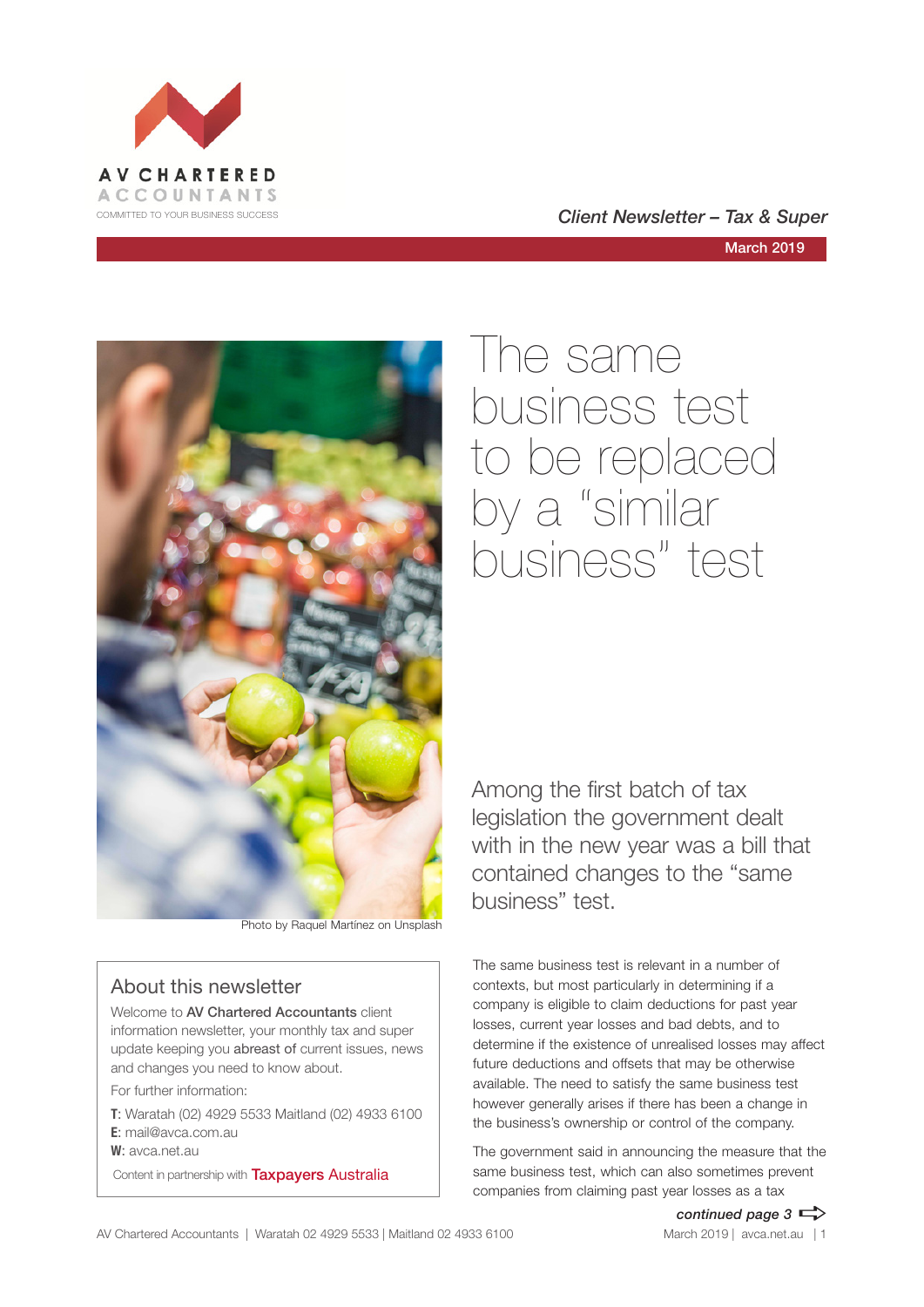Photo by Raban Haaijk on Unsplash



# **"non-compliant" payments**

From 1 July 2019, businesses will only be able to claim deductions for payments that are made to workers (employees or contractors) when the employer has complied with the payas-you-go (PAYG) withholding and other tax reporting obligations for that payment.

If the PAYG withholding rules require a business to withhold an amount from a payment that the business makes to a worker, the business must:

- withhold the amount from the payment before it is paid, and
- **•** report the amount to the ATO.

Any payments that are made where the business hasn't withheld or reported the PAYG tax are dubbed by the ATO to be "non-compliant payments", and for these an employer will not be able to claim a deduction.

Note however that if the employer makes a mistake and withholds or reports an incorrect amount, they will generally not lose their deduction — as long as the ATO is notified and a correction is made.

#### PAYMENTS THAT MUST COMPLY

An employer can only claim a deduction for the following payments if they comply with the PAYG withholding rules. This includes payments:

- of salary, wages, commissions, bonuses or allowances to an employee
- of directors' fees
- **■** under a labour hire arrangement, and
- for a supply of services (except from supplies of goods and real property) where the contractor has not provided their ABN.

#### NON-CASH BENEFITS

A non-cash benefit is something that is provided instead of paying cash — for example goods or services. In this case, a business still needs to report to the ATO in order for this to be classified as a compliant payment and therefore allow the employer to claim a deduction.

#### CORRECTING A MISTAKE

If a business withholds an incorrect amount by mistake, they shouldn't lose their deduction. To minimise any penalties, and employer can correct their mistake by lodging a voluntary disclosure via the approved form.

*continued page 3*  $\Rightarrow$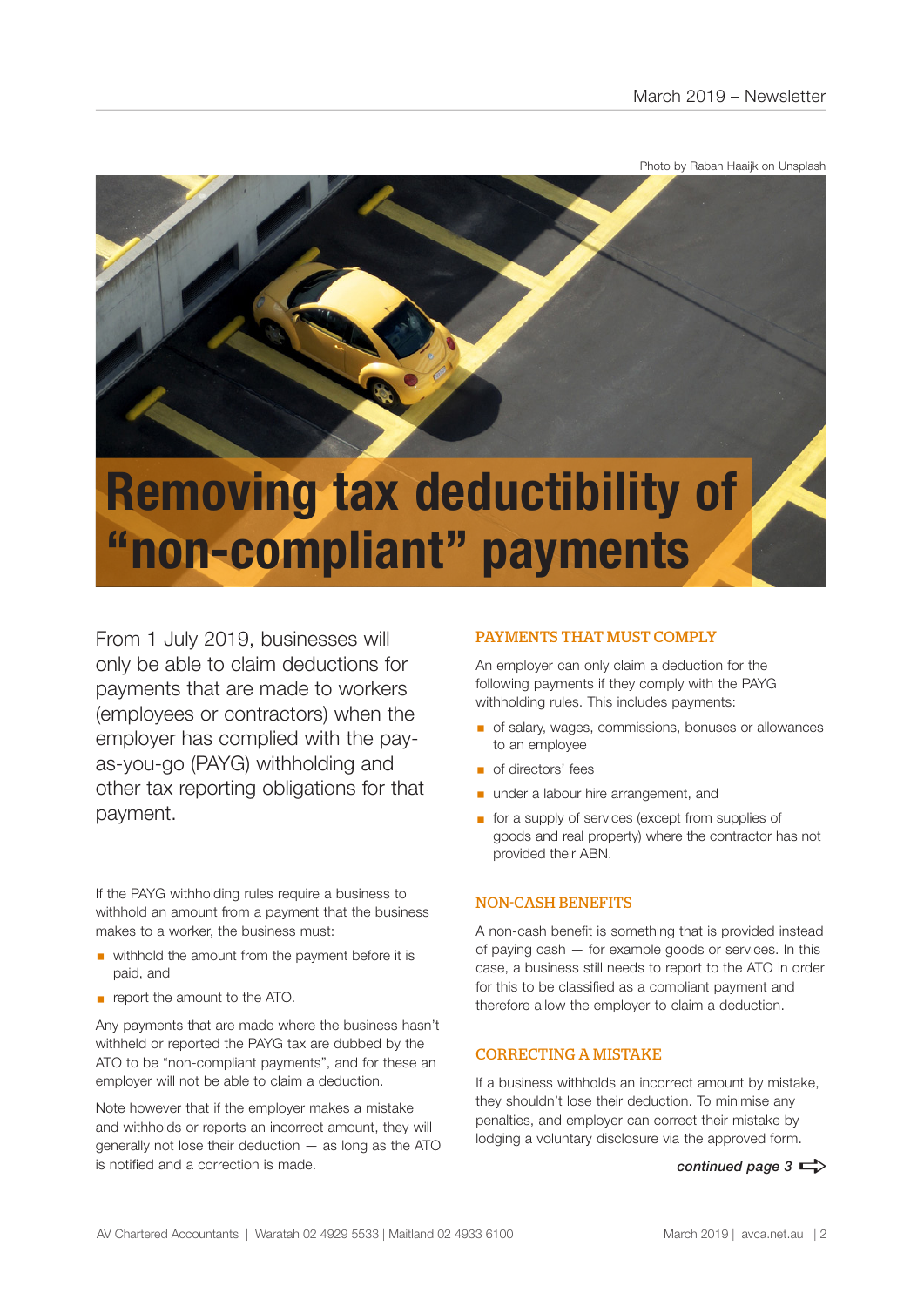#### The same business test to be replaced by a "similar business" test *cont*



deduction where they have changed their business, will be relaxed and a "similar business test" introduced.

"This more flexible approach to accessing company losses will ensure that companies do not face tax penalties for innovating and risk tasking in an effort to improve their business," the government announcement said. "Loosening the inflexible rules will encourage investment and growth in our innovative businesses."

The new relaxed test applies to losses made in income years commencing from 1 July 2015.

The "similar business test" also helps work out whether a debt written off as bad can be deducted in an income year, and whether tax losses of listed widely held trusts can be used.

The government says the similar business test will encourage entrepreneurship by allowing companies to use losses in a wider range of circumstances and will

encourage companies to "seek out new opportunities, and hopefully return to profitability".

However the new test will still be required to meet four factors, including:

- the extent to which the assets (including goodwill) used to generate income were also used formerly
- the extent to which the activities and operations were also the same with the previous business
- the identity of the current business and the identity of the former business, and
- the extent to which any changes to the former business resulted from the development or commercialisation of assets, products, processes, services, or marketing or organisational methods, of the former business.

Note that the new measure is not a free-for-all however. Guidance issued by the ATO indicates that it will not be enough if a business is of a similar "type" to a previous business. It says a business is "similar" where there is an element of continuity, and that it has evolved or organically grown over time without changing its core identity or core source of income. It may not be sufficient that the change in business is a "reasonable" business decision or one that makes commercial sense if there is no continuity of the original business.

While entering a new business or new transaction may not necessarily cause the similar business test to fail (as it has been known to with the previous "same business" test) the new test may be more difficult to satisfy if substantial new business activities and transactions do not evolve from and complement the former business.  $\blacksquare$ 

#### Removing tax deductibility of "non-compliant" payments *cont*

If a business withheld the correct amount but made a mistake when reporting it, they also should not lose their deduction. However the ATO advises that they should correct the mistake as soon as possible.

#### MISTAKING AN EMPLOYEE FOR A CONTRACTOR

There may be a situation where a business honestly believes their employee is acting as a contractor, and so believes they are not obliged to withhold PAYG tax from payments as the "contractor" has provided their ABN.

In this instance, although the business made a mistake and did not withhold PAYG tax from payments made to that worker, the business should generally not lose their deduction for these payments because the employer complied with the withholding obligations for a contractor. Again, a correction will need to be made via the approved form.

Remember also that should PAYG withholding obligations not be met, apart from losing a deduction there is also the prospect of having to face the already existing penalties that apply for both failing to withhold and failing to report such amounts to the ATO.  $\blacksquare$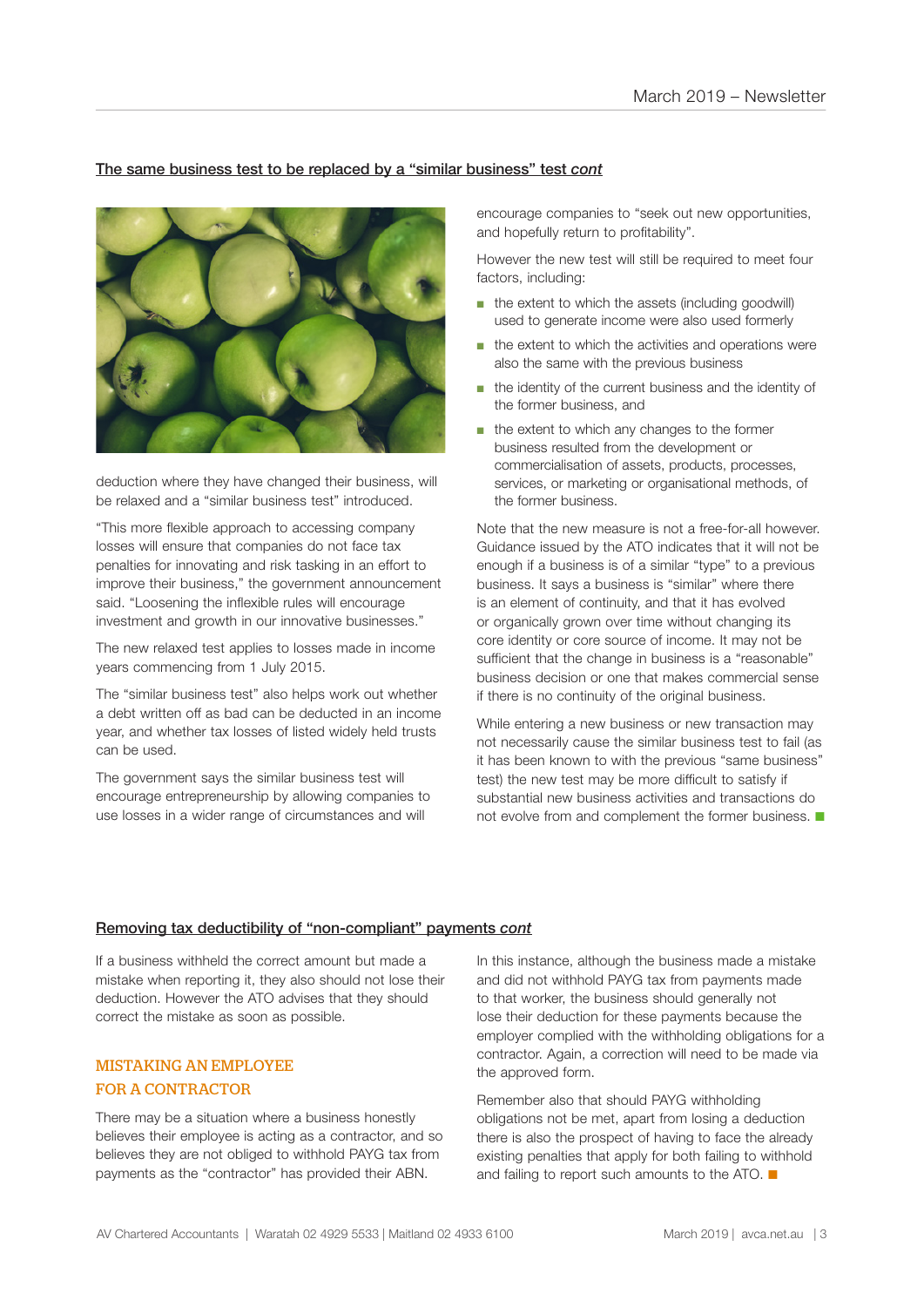

Photo by rawpixel on Unsplash

Australians have been taking full advantage of the offerings on the digital marketplace with gusto for years now, but it has only been relatively recently that the rules for goods and services tax (GST) have caught up.

With the purchase of digital products such as the streaming or downloading of movies, apps, and e-books and much more trending exponentially more popular, it is pertinent to run over the law that applies GST to digital products and services imported by Australian consumers.

Effective 1 July 2017, GST now applies to digital products and other services imported by Australian consumers. Affected supplies that are caught by the new law include not only the streaming or downloading of movies, music, apps, games, e-books, online supplies of software, digital trade journal/magazine subscriptions and other digital products, but also offshore services such as website design, publishing services, consultancy and professional services (for example, legal advice, architectural services and so on).

## Australian consumer

The concept of an "Australian consumer" is central to the new law. GST will only apply where the supply is imported by an Australian consumer. This requires that both of the following conditions are met:

- 1) the recipient is an Australian resident for tax purposes, and
- 2) either the recipient is not registered for GST or, if they are registered, the recipient does not acquire the supply for use in their business. Therefore, if the recipient is an Australian resident and makes the acquisition solely or even partly for business purposes, GST will not apply.

*continued overleaf*  $\Rightarrow$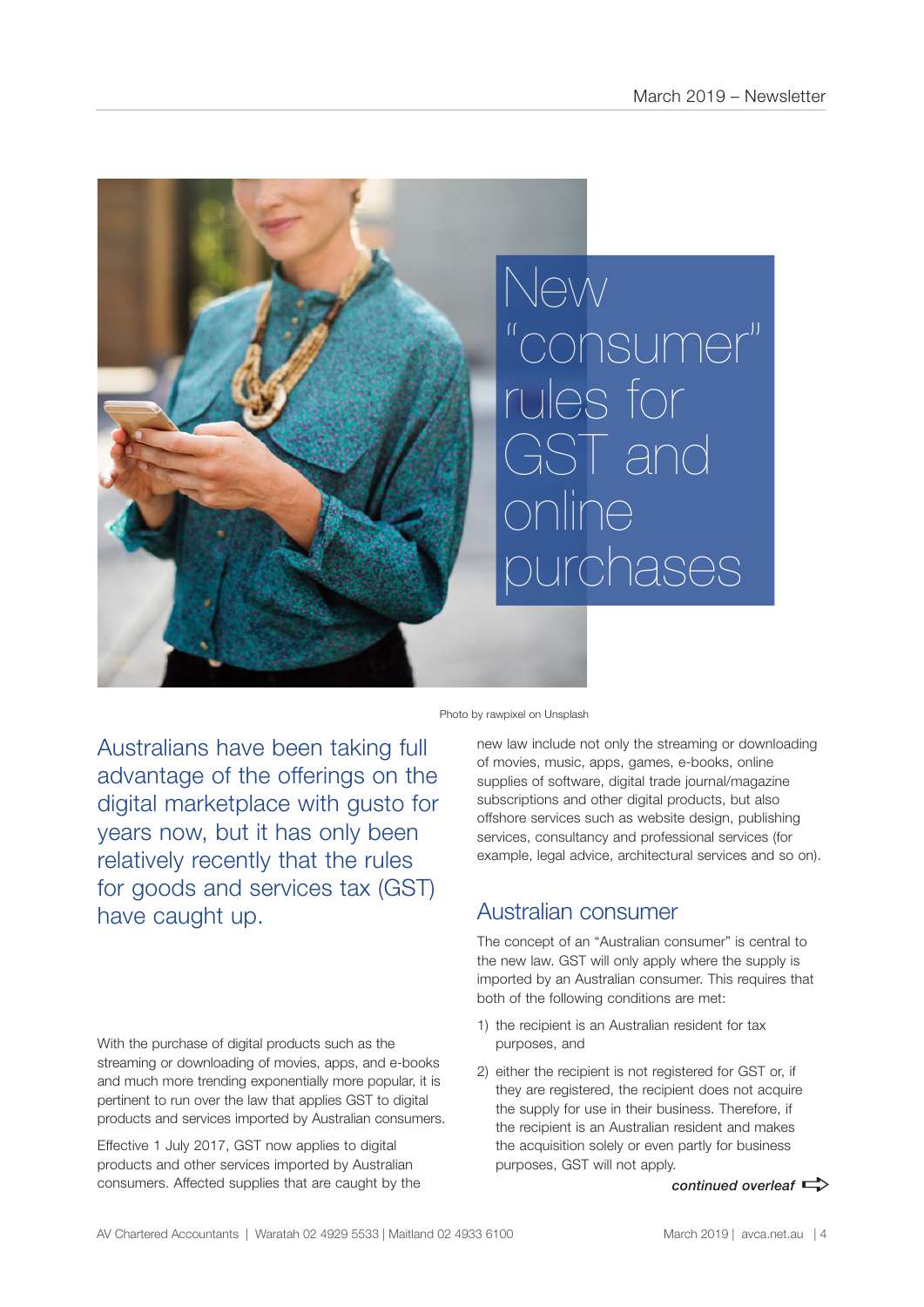#### New "consumer" rules for GST and online purchases *continued*

### Safeguards for suppliers

In many cases, the foreign supplier may have only a limited ability to assess the residency and GST registration status of the recipient (in determining whether they are an Australian consumer). To overcome this, safeguards are built into the legislation that provide that the non-resident supplier can treat the supply as non-taxable where:

- they have taken reasonable steps to obtain information regarding whether the recipient is an Australian consumer, and
- having taken these steps, reasonably believe that the recipient is not an Australian consumer.

These safeguards apply (meaning no GST is required to be charged) even where it is later found that the supply is indeed taxable.

On the other hand, where the non-resident supplier believes the recipient is registered for GST (and is therefore not an Australian consumer) then they may treat the supply as GST-free but only where the recipient has provided to them:

- their ABN, and
- a declaration or other information that the recipient is registered for GST (a declaration that can be in any form, including verbal).

## Simplified registration

In acknowledgement of the compliance challenges faced under the new law, the ATO has designed a simplified/limited electronic GST registration and payment process for non-resident businesses that make or intend to make sales of imported services or imported digital products to Australian consumers. This fully secure online platform allows businesses to register, lodge and pay the Australian GST online, manage account details, as well as authorising others to access their account. To register and use this platform, nonresident businesses:

- are not required to prove their identity
- use an ATO reference number instead of an ABN
- cannot claim GST credits for acquisitions made in the course of making a taxable supply
- cannot issue tax invoices or adjustment notes
- must lodge GST returns and pay GST quarterly
- can pay electronically via SWIFT bank transfer or credit card.

Alternatively, non-resident businesses can register for GST in the standard way. If this option is adopted these businesses will require an ABN, can claim GST credits, must issue tax invoices (unless the supply is less than \$82.50 [including GST]), and must complete activity statements to report and remit GST to the ATO.  $\blacksquare$ 

# TAKEAWAY POINTS

- Affected non-resident suppliers need to ensure compliance with GST registration requirements and consider whether to apply for simplified or standard registration
- **n** Despite the safeguards built into the new rules, non-resident suppliers face a significant burden in determining whether customers are an "Australian consumer". This may require them to upgrade their systems
- To avoid GST being charged, GST-registered recipients need provide their ABN and advise of their GST registration status at the time of purchase.

This information has been prepared without taking into account your objectives, financial situation or needs. Because of this, you should, before acting on this information, consider its appropriateness, having regard to your objectives, financial situation or needs.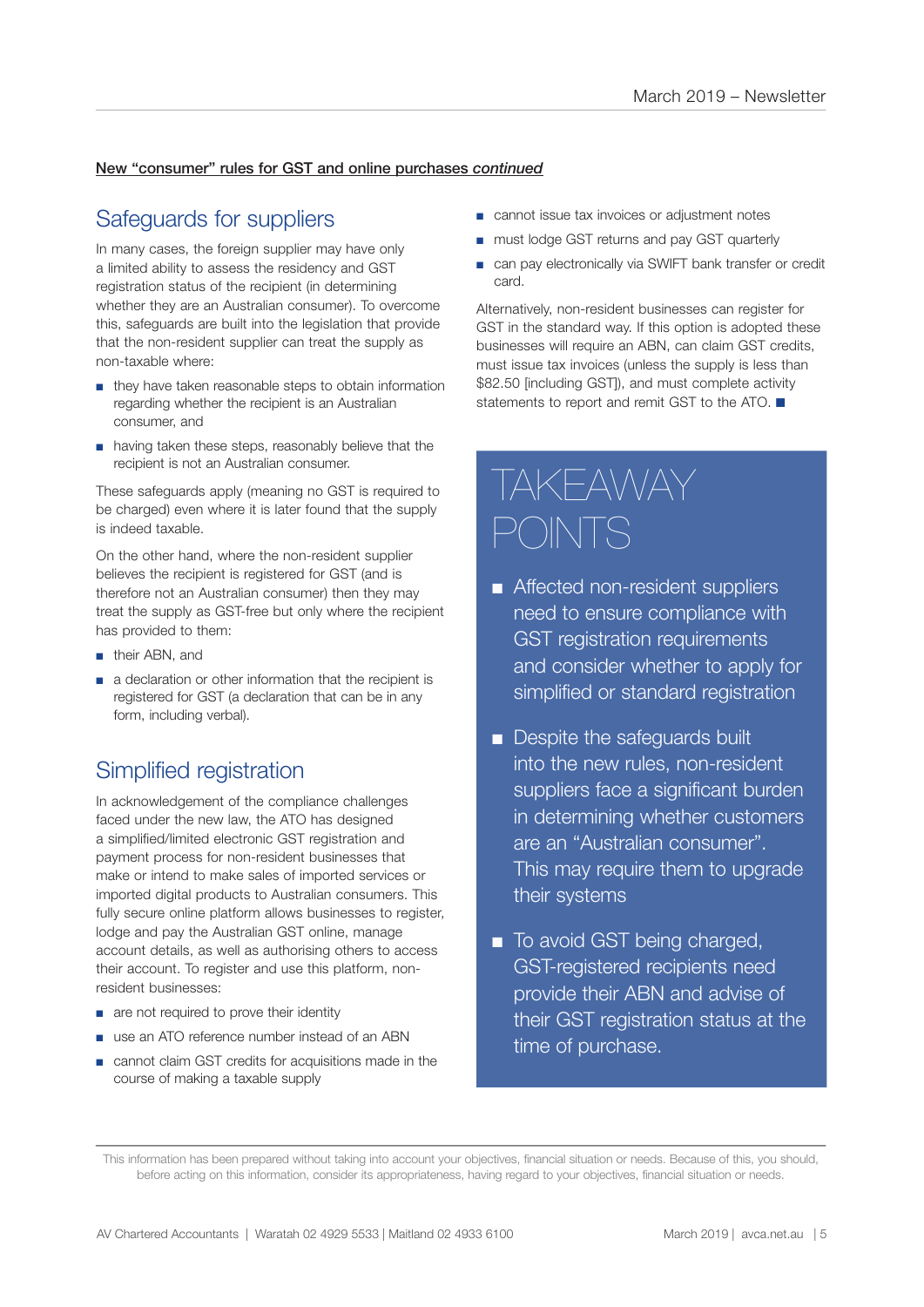

## **Rental travel expenses mostly off the table**

Photo by Holger Link on Unsplash

The ATO recently highlighted significant non-compliance with the rules prohibiting taxpayers claiming travel expenses related to residential rental properties.

Late last calendar year, the ATO revealed that it had identified 26,000 taxpayers who had incorrectly claimed deductions for travel to rental properties during tax time 2018, despite recent changes to the law in this area.

New rules, introduced just over a year ago (and therefore perhaps not ingrained in many people's minds), mean that investors can no longer claim travel expenses relating to inspecting, maintaining or collecting rent for a residential rental property as deductions, unless they are carrying on a rental property business or are an excluded entity.

This measure was introduced to address concerns that some taxpayers were claiming travel deductions without correctly apportioning costs where there was a private component to the travel, or claimed travel costs that were exclusively for private purposes.

The changed rules mean that travel expenditure incurred in gaining or producing assessable income from residential premises is not deductible unless incurred by certain institutional entities or incurred in the course of carrying on a business.

#### EXCLUSIONS

The legislation is primarily targeted at individual landlords who are not in business. Travel deductions can continue to be claimed by the following taxpayers who own residential rental property:

■ corporate tax entities (companies, corporate limited partnerships, corporate unit trusts, and public trading trusts)

- **■** superannuation plans that are not an SMSF
- public unit trusts
- managed investment trusts, and
- unit trusts or partnerships where every entity is of the types listed above.

Taxpayers carrying on a commercial business of renting residential properties, such as owners of hotels, motels, boarding houses, are also exempted.

Note that the ATO's view is that it is quite rare that individuals who own standalone residential rental properties are carrying on a business, even where they own multiple standalone properties.

This is in spite of several court case decisions seemingly giving scope to an argument that a taxpayer who owns a portfolio of standalone residential properties could be deemed to be carrying on a business, and therefore should continue to be able to claim travel expenses. However this will depend on individual circumstances, and the number of properties would need to be significant — certainly more than just a couple.

#### RESIDENTIAL INVESTMENT PROPERTIES

The changes apply to "residential properties", which takes on its ordinary tax law meaning of land or buildings that are occupied as a residence and are capable of being occupied as a residence. This can include a "floating home" and commercial residential premises such as a boarding house.

*continued overleaf*  $\Rightarrow$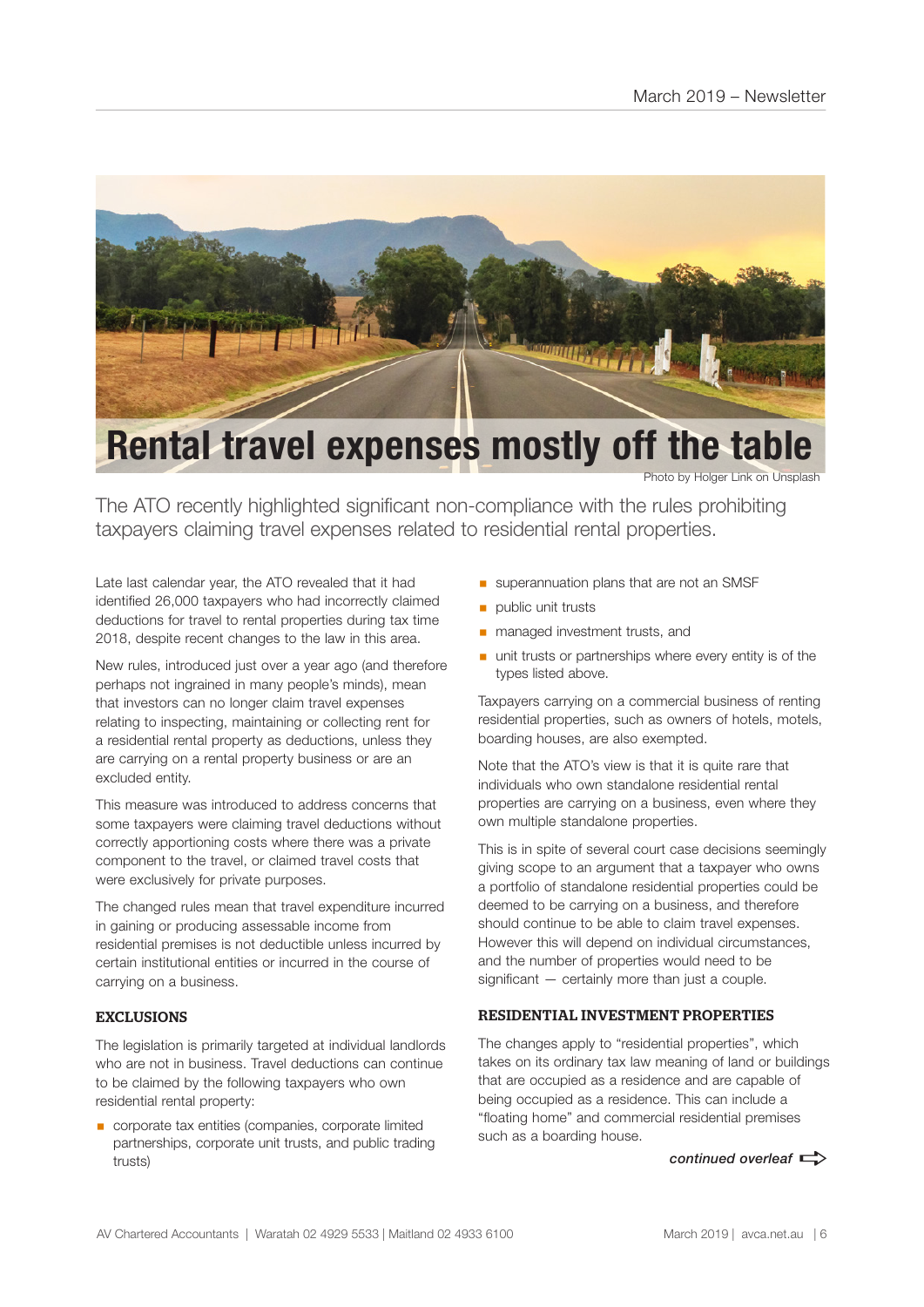#### Rental travel expenses mostly off the table *continued*

Whether a property is residential in nature is determined by the property's physical characteristics. It would be expected therefore that the property has characteristics such as kitchen facilities, shower, toilet, laundry, bedrooms and so on. However not all premises that have such facilities are residential premises to be used predominantly for residential accommodation.

If it's apparent from the physical characteristics of a premises that its suitability for living accommodation is merely ancillary to its main function, the premises is not a residential premises for the purposes of the new rules. For example, a multiple-story office block that has open spaces for cubicles and desks, and smaller separate offices, may also contain kitchen and toilet facilities. Despite this, such premises are not residential in nature.

Note that under the new rules, where you are not using the property to derive rental income but are using it for other income-producing purposes (for example, you are using it in a business) travel will continue to remain deductible. This exception accommodates cases where residential premises are converted and used by a professional, such as a doctor or dentist, to operate their business.

Where there is a mix-use of the property, each trip to the property must be considered on its merits, and if necessary the expenses apportioned.

#### CAPITAL GAINS

Travel expenditure that is prevented from being deducted by the new rules cannot form part of any element of the cost base or reduced cost base of residential premises for CGT purposes. Consequently, the travel expenses that are no longer recognised on a taxpayer's revenue account are also prevented from being recognised on their capital account.

#### TRAVEL EXPENSES

The new law is broad in scope and denies deductions for not only travel to the property for the purposes of inspecting, maintaining or collecting rent for example, but also travel undertaken that's related to the property but not to the actual property itself.

This includes travel to a body corporate meeting, or to visit the real estate property manager to discuss the property, or travel to buy and install assets used in the rental property. The prohibited deductible travel expenditure under the new rules includes:

- motor vehicle expenses
- taxi, Uber or hire-car costs
- airfares
- **public transport costs, and**
- meals and accommodation related to the travel.

#### ALL IS NOT LOST

A question that may be exercising investment property owners is whether travel to see a tax agent is deductible when preparing a tax return in relation to a residential property's income and expenses.

The good news is that the new law does not apply where travel expenses are incurred to visit a tax agent for the purposes of preparing and lodging an income tax return that happens to include rental income and deductions. This is because such expenses relate to the management of your income tax affairs (which is made specifically deductible under the existing rules), and not to the gaining or producing assessable income from the use of residential premises for residential accommodation.

#### CONSIDERATIONS GOING FORWARD

Virtually all travel related to earnings from residential rent – provided that it is not as part of a business – is now denied a deduction, and is not claimable under other provisions of the tax rules.

You can still claim a deduction for the cost of employing other parties to carry out tasks on your behalf. This includes enlisting real estate agents to carry out property management services, such as inspections, or hiring tradespeople for repairs and/or maintenance. Indeed, where the travel expenses are significant (and now no longer deductible) it may be a smart option to consider engaging the services of these other parties.  $\blacksquare$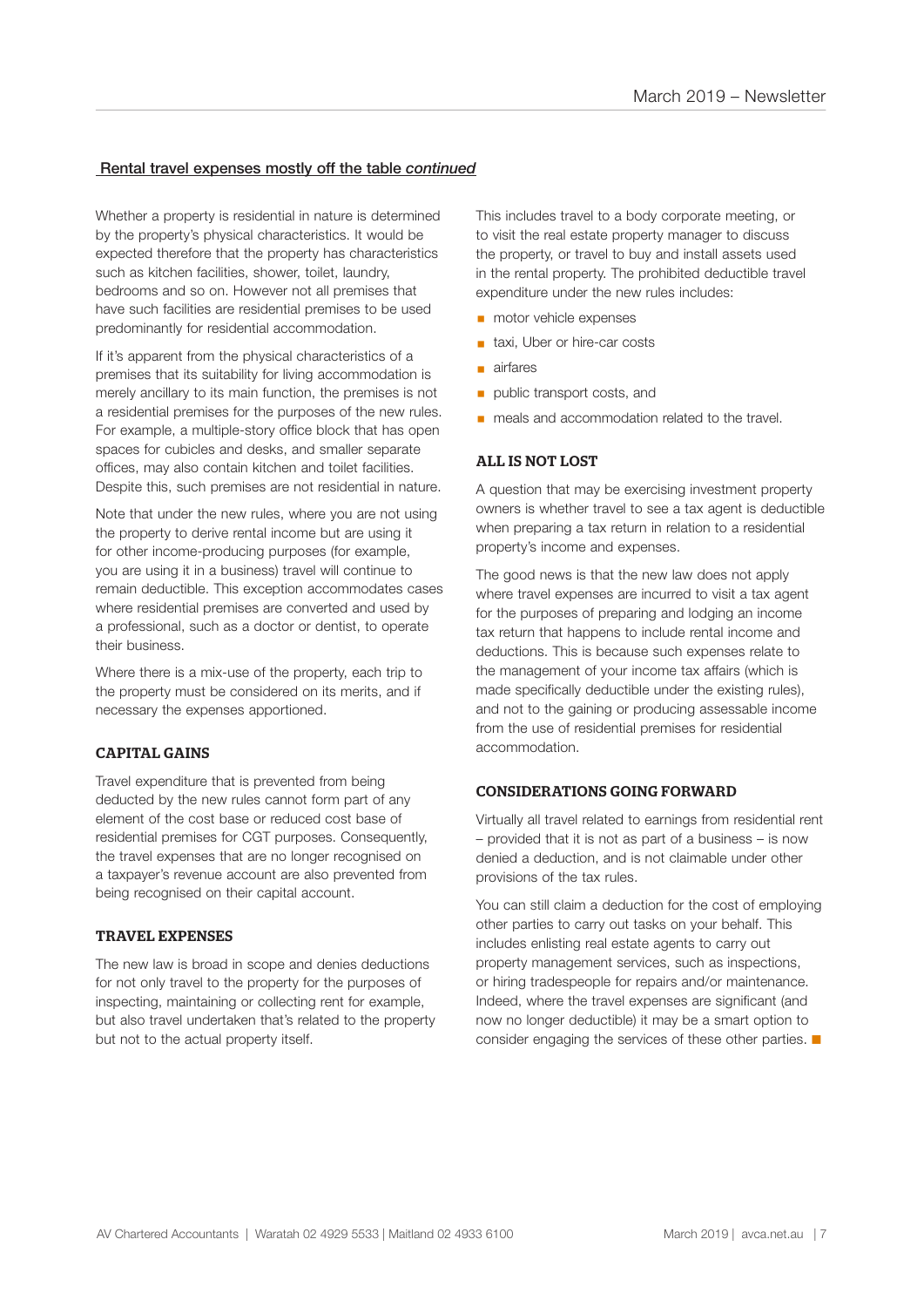

Photo by danny howe on Unsplash

# When valuations of property are important for tax

There are times when getting a valuation becomes necessary, especially to estimate the cost of transactions that are not arm'slength or when no actual cash changes hands.

A common example of this is in respect of property, and especially for transactions when a valuation is necessary for tax purposes.

For example, let's say that Humbert transfers his rental property to his daughter Dolores for no consideration. The tax law, specifically the CGT rules, requires that the transfer be made at "market value". If Humbert has held the property for a lengthy period of time and the property has increased significantly in value at the time of transfer. then he could be up for quite a hefty CGT bill, even with the general discount. This is so even though he has not received a single cent by gifting his property.

In order to work out the extent of any capital gain, Humbert will need to obtain an appropriate market valuation of the property that appropriately reflects an arm's length value.

The ATO has issued warnings in the past about penalties that could arise when valuations are not done correctly. A general understanding of how the ATO expects valuations to be done could be necessary so there are no nasty surprises with the annual assessment.

#### WHAT DOES THE ATO CONSIDER AN APPROPRIATE VALUATION?

It is recognised by valuation professionals, and has been tested in the courts, that particular valuation methods are more appropriate for some valuations than others based on the information available.

While the ATO admits that the process of valuing an asset can range from being simple to complex, the principles at work remain constant. One of these constants is the concept of market value based on the highest and best use of the asset in question.

The market value should use the most appropriate valuation method. For commodity products, the comparable arm's length sales data is considered the most appropriate method, or for a mature company, discounted cash flow or a multiple of Earnings Before Income Tax (EBIT). Many valuations also use one or more secondary methods to cross-check the value determined from the primary method.